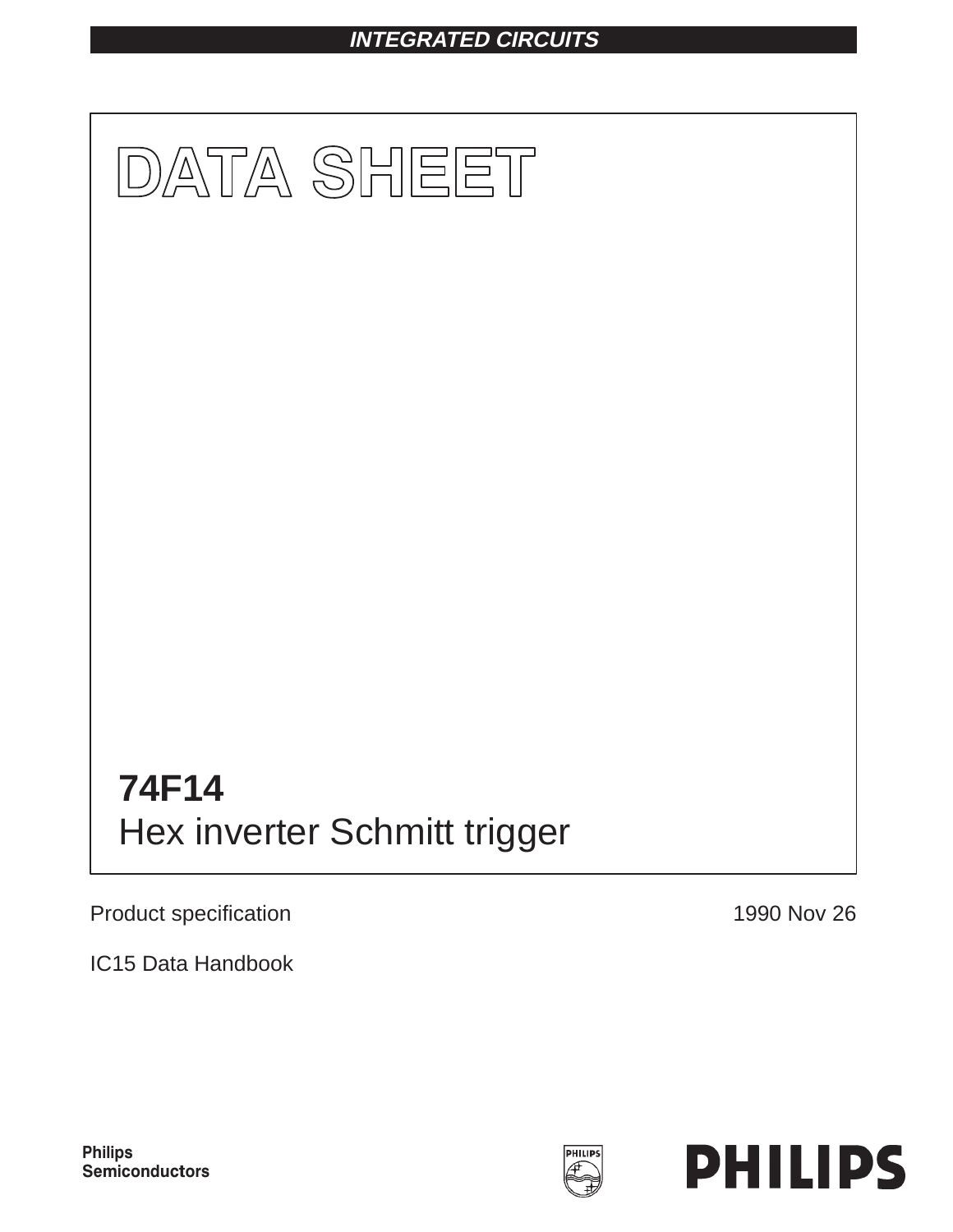### **FEATURE**

• Industrial temperature range available (–40°C to +85°C)

| <b>TYPE</b> | <b>TYPICAL</b><br><b>PROPAGATION</b><br><b>DEI AY</b> | <b>TYPICAL SUPPLY</b><br><b>CURRENT</b><br>(TOTAL) |
|-------------|-------------------------------------------------------|----------------------------------------------------|
| 74F14       | 5.0ns                                                 | 18 <sub>m</sub> A                                  |

### **DESCRIPTION**

The 74F14 contains six logic inverters which accept standard TTL input signals and provide standard TTL output levels. They are capable of transforming slowly changing input signals into sharply defined, jitter free output signals. In addition, they have greater noise margin than conventional inverters. Each circuit contains a Schmitt trigger followed by a Darlington level shifter and a phase splitter driving a TTL totem-pole output. The Schmitt trigger uses positive feedback to effectively speed-up slow input transitions, and provide different input threshold voltages for positive-going and negative-going input threshold (typically 800mV) is determined internally by resistor ratios and is insensitive to temperature and supply voltage variations.

### **PIN CONFIGURATION**



### **ORDERING INFORMATION**

|                    | <b>ORDER CODE</b>                                                                       |                                                                                              |                  |
|--------------------|-----------------------------------------------------------------------------------------|----------------------------------------------------------------------------------------------|------------------|
| <b>DESCRIPTION</b> | <b>COMMERCIAL RANGE</b><br>  V <sub>CC</sub> = 5V ±10%, T <sub>amb</sub> = 0°C to +70°C | <b>INDUSTRIAL RANGE</b><br>$V_{\text{CC}}$ = 5V $\pm$ 10%, T <sub>amb</sub> = –40°C to +85°C | <b>PKG DWG #</b> |
| 14-pin plastic DIP | N74F14N                                                                                 | 174F14N                                                                                      | SOT27-1          |
| 14-pin plastic SO  | N74F14D                                                                                 | 174F14D                                                                                      | SOT108-1         |

### **INPUT AND OUTPUT LOADING AND FAN-OUT TABLE**

| <b>PINS</b> | <b>DESCRIPTION</b> | 74F (U.L.) HIGH/LOW | <b>LOAD VALUE HIGH/LOW</b> |
|-------------|--------------------|---------------------|----------------------------|
| Dn          | Data inputs        | .0/1.0              | 20uA/0.6mA                 |
| Qn          | Data output        | 50/33               | 1.0mA/20mA                 |

### **NOTE:**

1 One (1.0) FAST unit load is defined as:  $20\mu A$  in the High state and 0.6mA in the Low state.

### **LOGIC DIAGRAM**



### **FUNCTION TABLE**

| <b>INPUTS</b> | <b>OUTPUT</b> |
|---------------|---------------|
| Dn            | Ōn            |
|               |               |
|               |               |

**NOTES:**

 $H = High voltage level$ 

 $L = Low voltage level$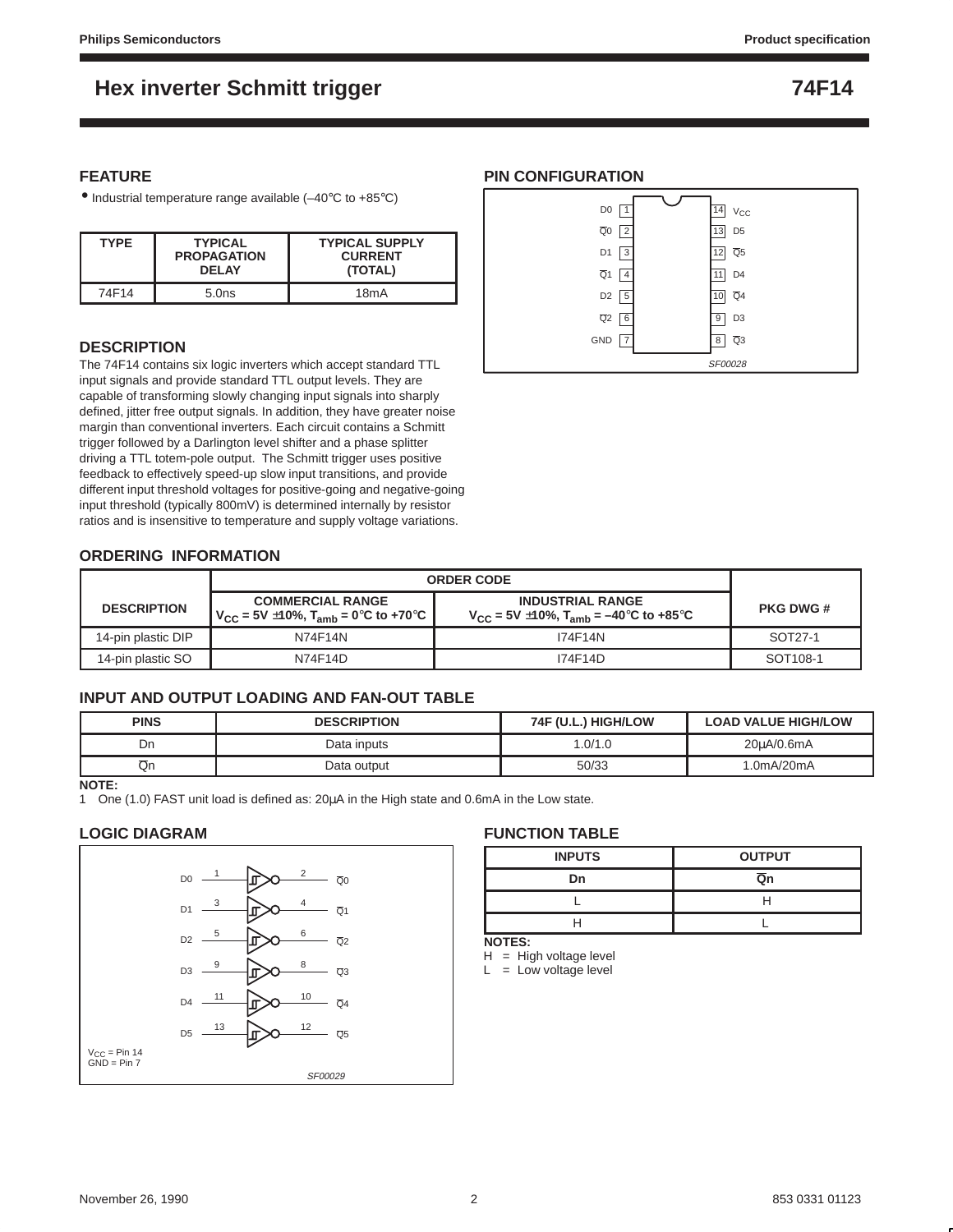### **LOGIC SYMBOL**





### **ABSOLUTE MAXIMUM RATINGS**

(Operation beyond the limits set forth in this table may impair the useful life of the device. Unless otherwise noted these limits are over the operating free-air temperature range.)

| <b>SYMBOL</b>    | <b>PARAMETER</b>                               | <b>RATING</b>             | <b>UNIT</b>      |              |
|------------------|------------------------------------------------|---------------------------|------------------|--------------|
| $V_{\rm CC}$     | Supply voltage                                 |                           | $-0.5$ to $+7.0$ |              |
| $V_{IN}$         | Input voltage                                  | $-0.5$ to $+7.0$          |                  |              |
| $I_{IN}$         | Input current                                  | $-30$ to $+5$             | mA               |              |
| <b>VOUT</b>      | Voltage applied to output in high output state | $-0.5$ to $V_{\text{CC}}$ |                  |              |
| $I_{\text{OUT}}$ | Current applied to output in low output state  |                           | 40               | mA           |
|                  |                                                | Commercial range          | 0 to $+70$       | $^{\circ}$ C |
| l <sub>amb</sub> | Operating free-air temperature range           | $-40$ to $+85$            | $^{\circ}$ C     |              |
| $I_{\text{stq}}$ | Storage temperature range                      | $-65$ to $+150$           | °C               |              |

### **RECOMMENDED OPERATING CONDITIONS**

| <b>SYMBOL</b>    | <b>PARAMETER</b>                     |                  | <b>UNIT</b> |            |            |             |
|------------------|--------------------------------------|------------------|-------------|------------|------------|-------------|
|                  |                                      |                  | <b>MIN</b>  | <b>NOM</b> | <b>MAX</b> |             |
| $V_{\rm CC}$     | Supply voltage                       |                  | 4.5         | 5.0        | 5.5        |             |
| $V_{\text{IH}}$  | High-level input voltage             | 2.0              |             |            |            |             |
| $V_{IL}$         | Low-level input voltage              |                  |             | 0.8        |            |             |
| $I_{lk}$         | Input clamp current                  |                  |             | $-18$      | mA         |             |
| $I_{OH}$         | High-level output current            |                  |             |            | $-1$       | mA          |
| $I_{OL}$         | Low-level output current             |                  |             | 20         | mA         |             |
|                  |                                      | Commercial range | $\Omega$    |            | $+70$      | $^{\circ}C$ |
| l <sub>amb</sub> | Operating free air temperature range | Industrial range | $-40$       |            | $+85$      | $^{\circ}C$ |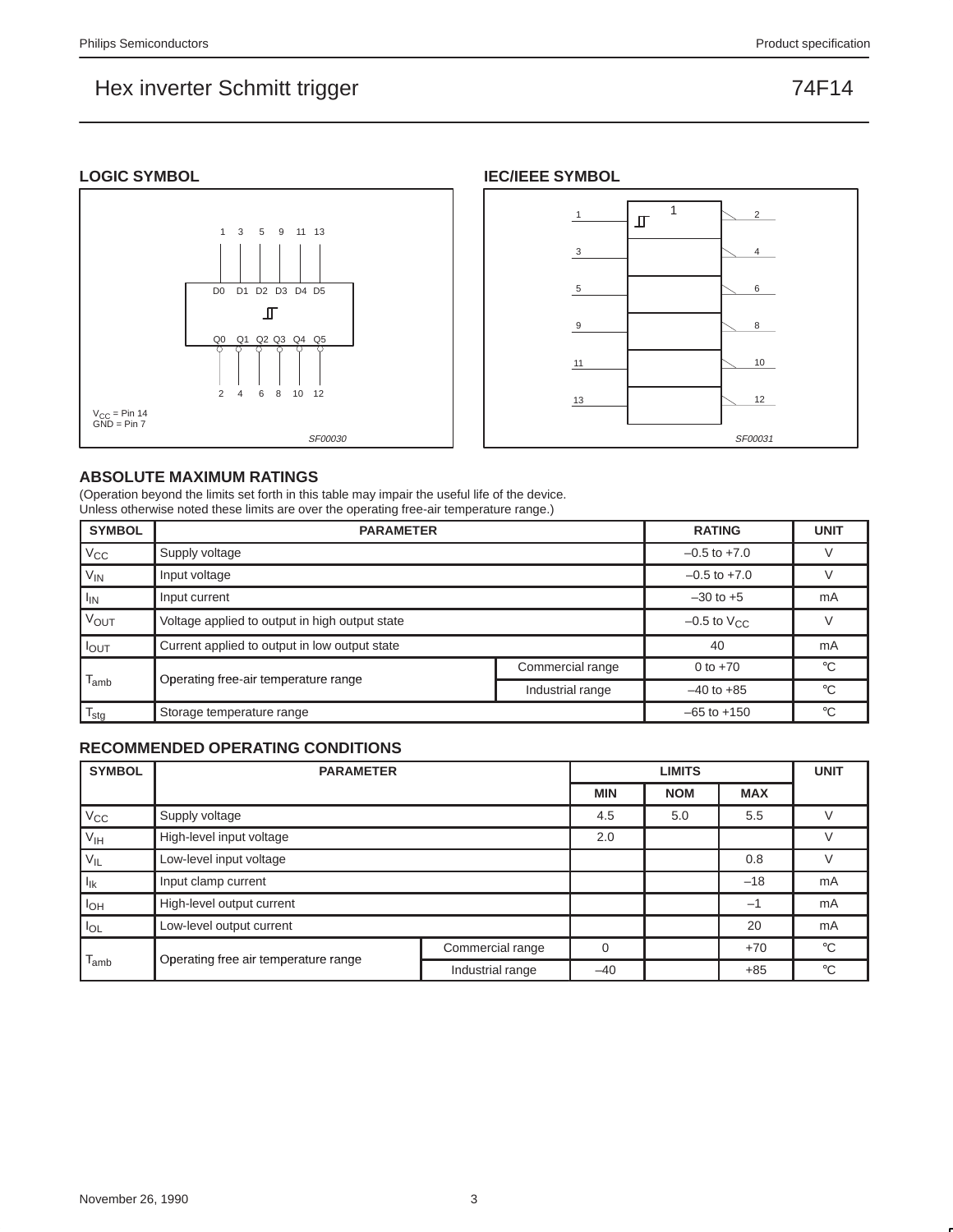### **DC ELECTRICAL CHARACTERISTICS**

(Over recommended operating free-air temperature range unless otherwise noted.)

| <b>SYMBOL</b>     | <b>PARAMETER</b>                          |                                       | <b>TEST CONDITIONS<sup>1</sup></b> |                           |             | <b>LIMITS</b>    |            | <b>UNIT</b> |
|-------------------|-------------------------------------------|---------------------------------------|------------------------------------|---------------------------|-------------|------------------|------------|-------------|
|                   |                                           |                                       |                                    |                           | <b>MIN</b>  | TYP <sup>2</sup> | <b>MAX</b> |             |
| $V_{T+}$          | Positive-going threshold                  |                                       | $V_{\text{CC}} = 5.0V$             |                           | 1.4         | 1.7              | 2.0        | $\vee$      |
| $V_{T-}$          | Negative-going threshold                  |                                       | $V_{CC} = 5.0V$                    |                           | 0.7         | 0.9              | 1.1        | $\vee$      |
| $\Delta V_T$      | Hysteresis $(V_{T+} - V_{T-})$            |                                       | $V_{CC} = 5.0V$                    |                           | 0.4         | 0.8              |            | $\vee$      |
| V <sub>OH</sub>   | High-level output voltage                 |                                       | $V_{CC} = MIN, V_1 = V_{T-MIN}$    | $±10\%V_{CC}$             | 2.5         |                  |            | $\vee$      |
|                   |                                           |                                       | $I_{OH} = MAX$                     | $\pm 5\%$ V <sub>CC</sub> | 2.7         | 3.4              |            | $\vee$      |
| $V_{OL}$          | Low-level output voltage                  | $V_{CC}$ = MIN, $V_1$ = $V_{T+MAX}$ , | $±10\%V_{CC}$                      |                           | 0.30        | 0.50             | $\vee$     |             |
|                   |                                           | $I_{OL} = MAX$                        | $\pm 5\%$ V <sub>CC</sub>          |                           | 0.30        | 0.50             | $\vee$     |             |
| $V_{\mathsf{IK}}$ | Input clamp voltage                       |                                       | $V_{CC} = MIN, I_1 = I_{IK}$       |                           | $-0.73$     | $-1.2$           | $\vee$     |             |
| $I_{T+}$          | Input current at positive-going threshold |                                       | $V_{CC}$ = 5.0V, $V_1 = V_{T+}$    |                           | $\mathbf 0$ |                  | μA         |             |
| $l_{T-}$          | Input current at negative-going threshold |                                       | $V_{CC} = 5.0V, V_1 = V_{T-}$      |                           |             | $-175$           |            | μA          |
| Ч.                | Input current at maximum input voltage    |                                       | $V_{CC}$ = MAX, $V_1$ = 7.0V       |                           |             |                  | 100        | μA          |
| ŀщ                | High-level input current                  |                                       | $V_{CC}$ = MAX, $V_1$ = 2.7V       |                           |             |                  | 20         | μA          |
| ЧL.               | Low-level input current                   | $V_{CC}$ = MAX, $V_1$ = 0.5V          |                                    |                           |             | $-0.6$           | mA         |             |
| $I_{OS}$          | Short-circuit output current <sup>3</sup> | $V_{CC} = MAX$                        |                                    | -60                       |             | $-150$           | mA         |             |
| ICC               | Supply current (total)                    | <b>I</b> CCH                          | $V_{CC} = MAX$                     | $V_{IN} = GND$            |             | 13               | 22         | mA          |
|                   |                                           | ICCL                                  | $V_{CC} = MAX$                     | $V_{IN} = 4.5V$           |             | 23               | 32         | mA          |

**NOTES:**

1 For conditions shown as MIN or MAX, use the appropriate value specified under recommended operating conditions for the applicable type.

2 All typical values are at  $V_{CC} = 5V$ ,  $T_{amb} = 25^{\circ}C$ .

3 Not more than one output should be shorted at a time. For testing  $I<sub>OS</sub>$ , the use of high-speed test apparatus and/or sample-and-hold<br>techniques are preferable in order to minimize internal heating and more accurate of a high output may raise the chip temperature well above normal and thereby cause invalid readings in other parameter tests. In any sequence of parameter tests, I<sub>OS</sub> tests should be performed last.

### **AC ELECTRICAL CHARACTERISTICS**

|                                      |                               |                          |            | LIMITS                                                                               |            |            |                                                                                              |            |                                                                                                  |    |
|--------------------------------------|-------------------------------|--------------------------|------------|--------------------------------------------------------------------------------------|------------|------------|----------------------------------------------------------------------------------------------|------------|--------------------------------------------------------------------------------------------------|----|
| <b>SYMBOL</b>                        | <b>PARAMETER</b>              | TEST<br><b>CONDITION</b> |            | $V_{\text{CC}} = +5.0V$<br>$T_{amb} = +25^{\circ}C$<br>$C_1 = 50pF, R_1 = 500\Omega$ |            |            | $V_{\rm CC}$ = +5.0V $\pm$ 10%<br>$T_{amb} = 0$ °C to +70°C<br>$C_1 = 50pF, R_1 = 500\Omega$ |            | $V_{\text{CC}}$ = +5.0V $\pm$ 10%<br>$T_{amb}$ = -40°C to +85°C<br>$C_1 = 50pF, R_1 = 500\Omega$ |    |
|                                      |                               |                          | <b>MIN</b> | <b>TYP</b>                                                                           | <b>MAX</b> | <b>MIN</b> | <b>MAX</b>                                                                                   | <b>MIN</b> | <b>MAX</b>                                                                                       |    |
| <sup>t</sup> PLH<br>t <sub>PHL</sub> | Propagation delay<br>Dn to Qn | Waveform 1               | 4.0<br>3.5 | 6.5<br>5.0                                                                           | 8.5<br>6.5 | 4.0<br>3.5 | 9.5<br>7.0                                                                                   | 3.0<br>3.5 | 10.5<br>9.0                                                                                      | ns |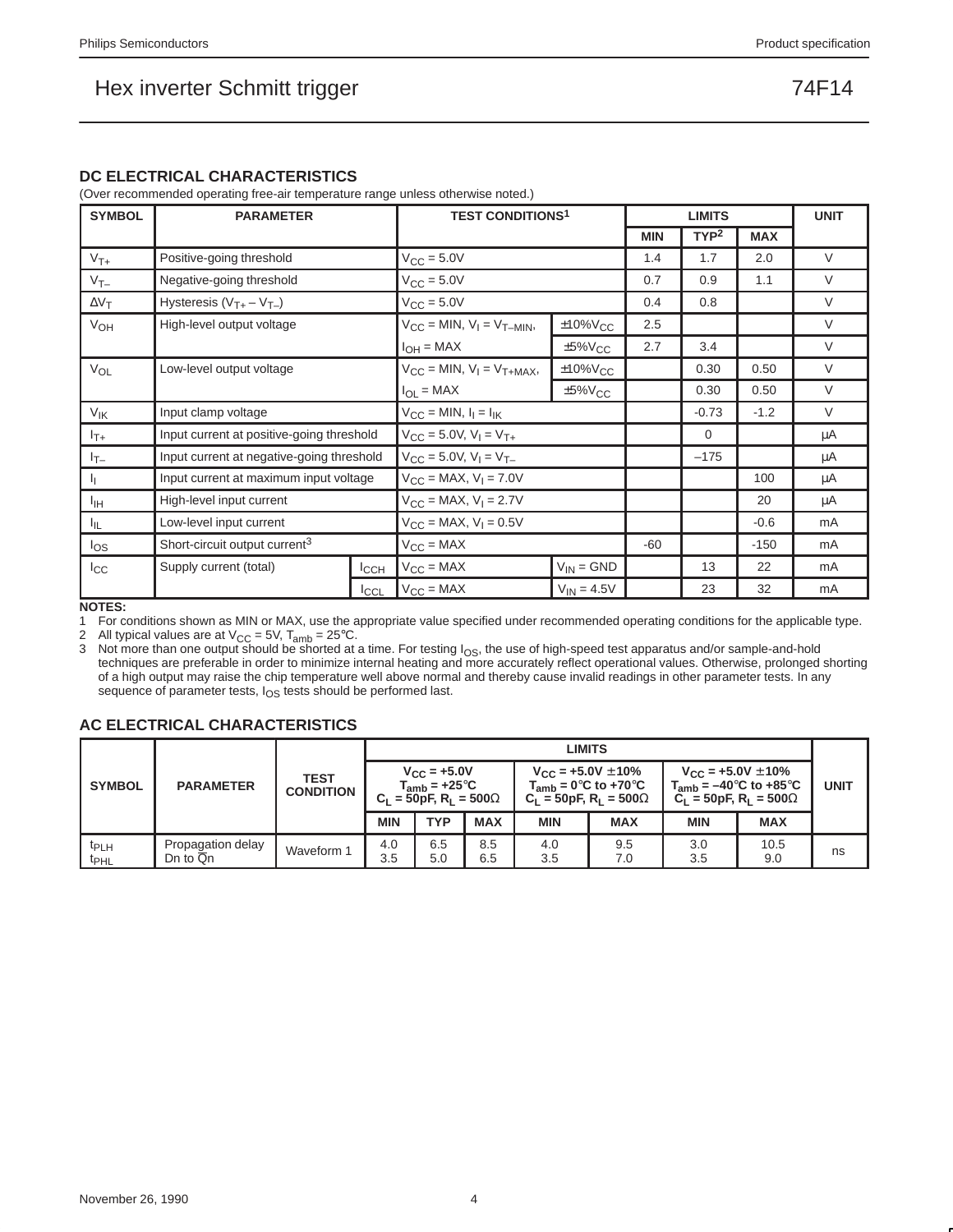### **AC WAVEFORMS**





**NOTE:**

For all waveforms,  $V_M = 1.5V$ .

### **TEST CIRCUIT AND WAVEFORMS**



SF00006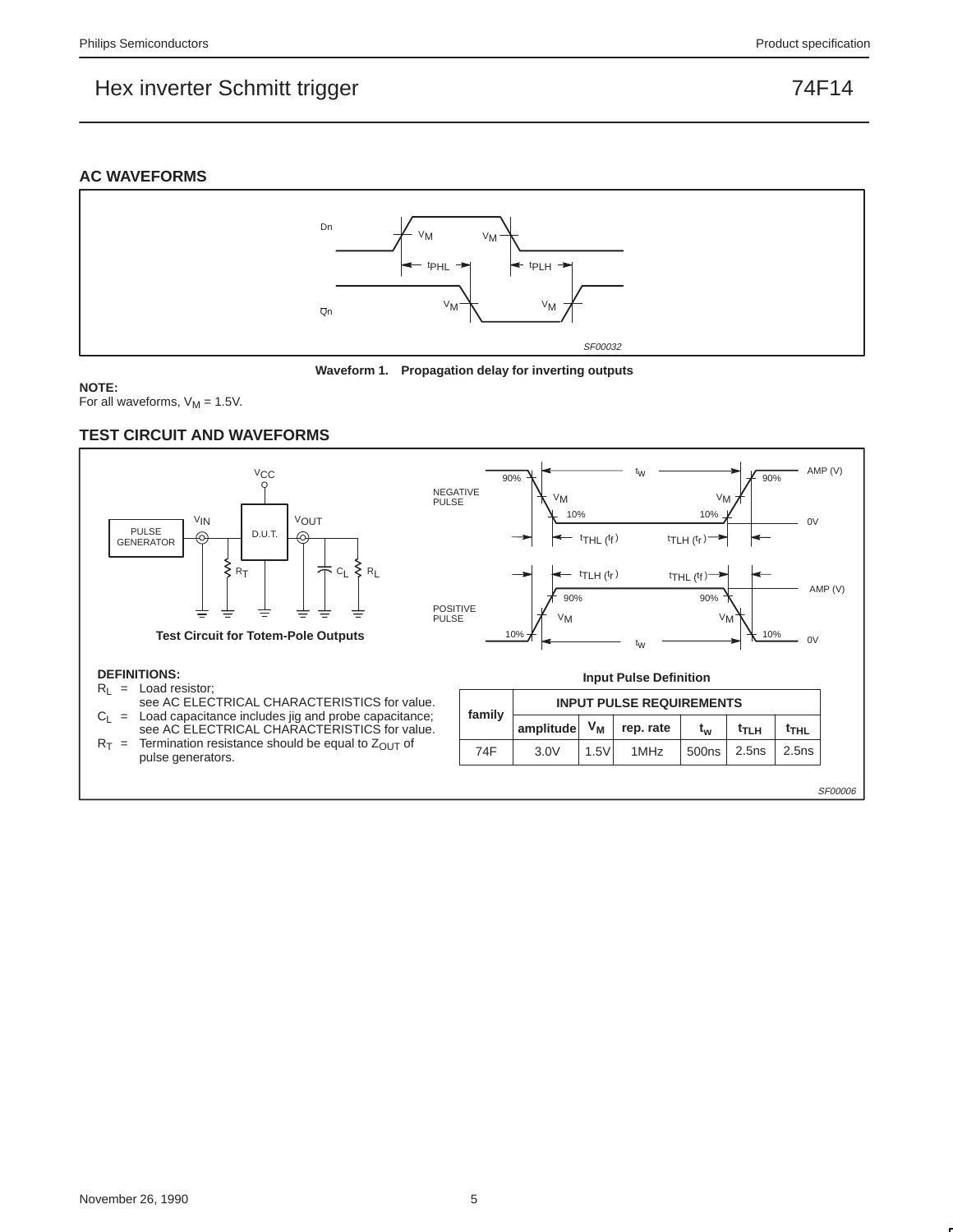



| <b>UNIT</b> | А<br>max. | $\mathsf{A}$<br>min. | A <sub>2</sub><br>max. |                | b <sub>1</sub> | с              | 74<br>D۱       | $E^{(1)}$    | е    | е.   |              | $M_{E}$      | $M_H$        | w     | $\overline{14}$<br>$Z^{(1)}$<br>max. |
|-------------|-----------|----------------------|------------------------|----------------|----------------|----------------|----------------|--------------|------|------|--------------|--------------|--------------|-------|--------------------------------------|
| mm          | 4.2       | 0.51                 | 3.2                    | 1.73<br>1.13   | 0.53<br>0.38   | 0.36<br>0.23   | 19.50<br>18.55 | 6.48<br>6.20 | 2.54 | 7.62 | 3.60<br>3.05 | 8.25<br>7.80 | 10.0<br>8.3  | 0.254 | 2.2                                  |
| inches      | 0.17      | 0.020                | 0.13                   | 0.068<br>0.044 | 0.021<br>0.015 | 0.014<br>0.009 | 0.77<br>0.73   | 0.26<br>0.24 | 0.10 | 0.30 | 0.14<br>0.12 | 0.32<br>0.31 | 0.39<br>0.33 | 0.01  | 0.087                                |

#### Note

1. Plastic or metal protrusions of 0.25 mm maximum per side are not included.

| <b>OUTLINE</b> |        |                 | <b>REFERENCES</b> | <b>EUROPEAN</b>   | <b>ISSUE DATE</b>           |  |
|----------------|--------|-----------------|-------------------|-------------------|-----------------------------|--|
| <b>VERSION</b> | IEC.   | <b>JEDEC</b>    | <b>EIAJ</b>       | <b>PROJECTION</b> |                             |  |
| SOT27-1        | 050G04 | <b>MO-001AA</b> |                   | ⊕                 | $-92 - 11 - 17$<br>95-03-11 |  |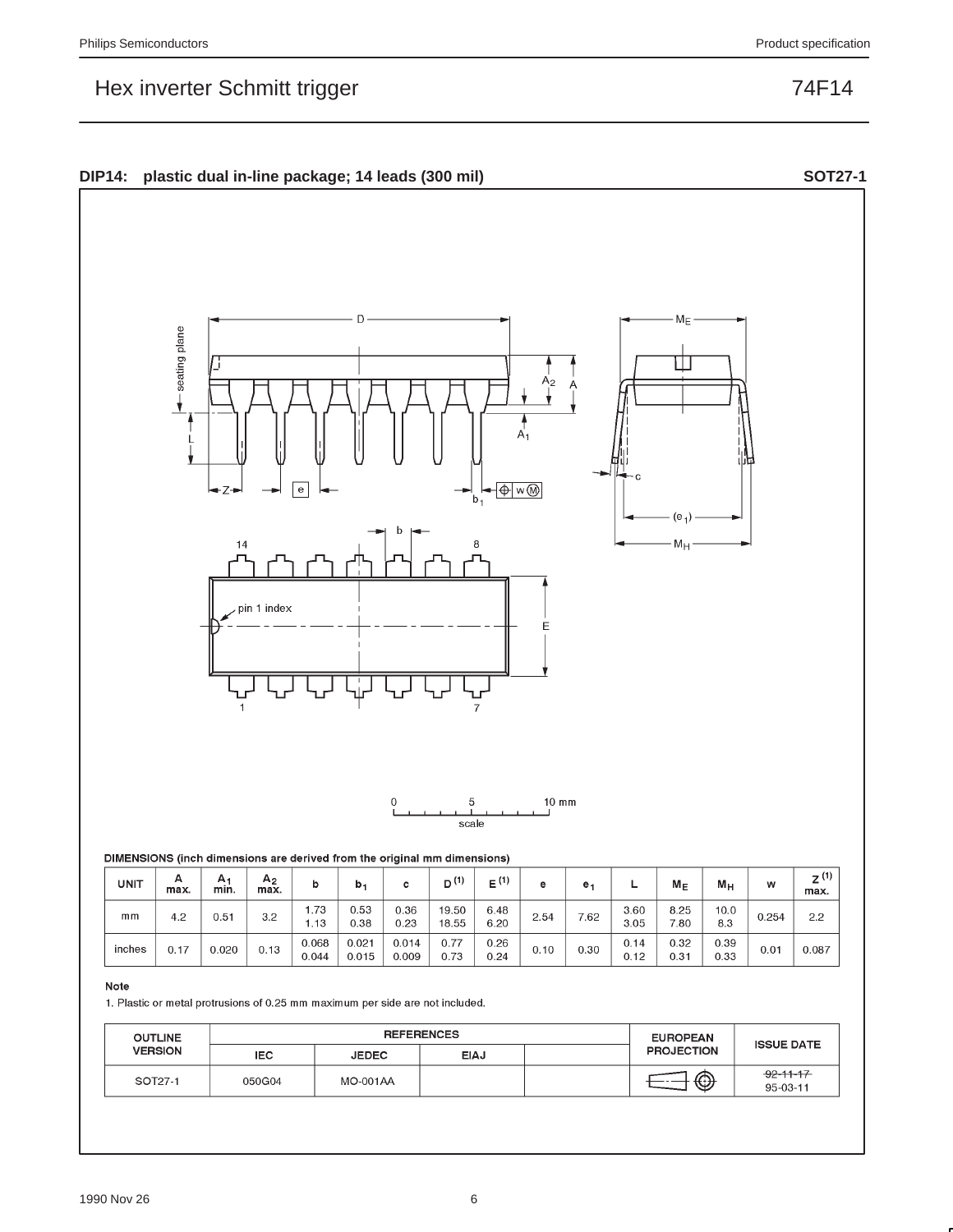